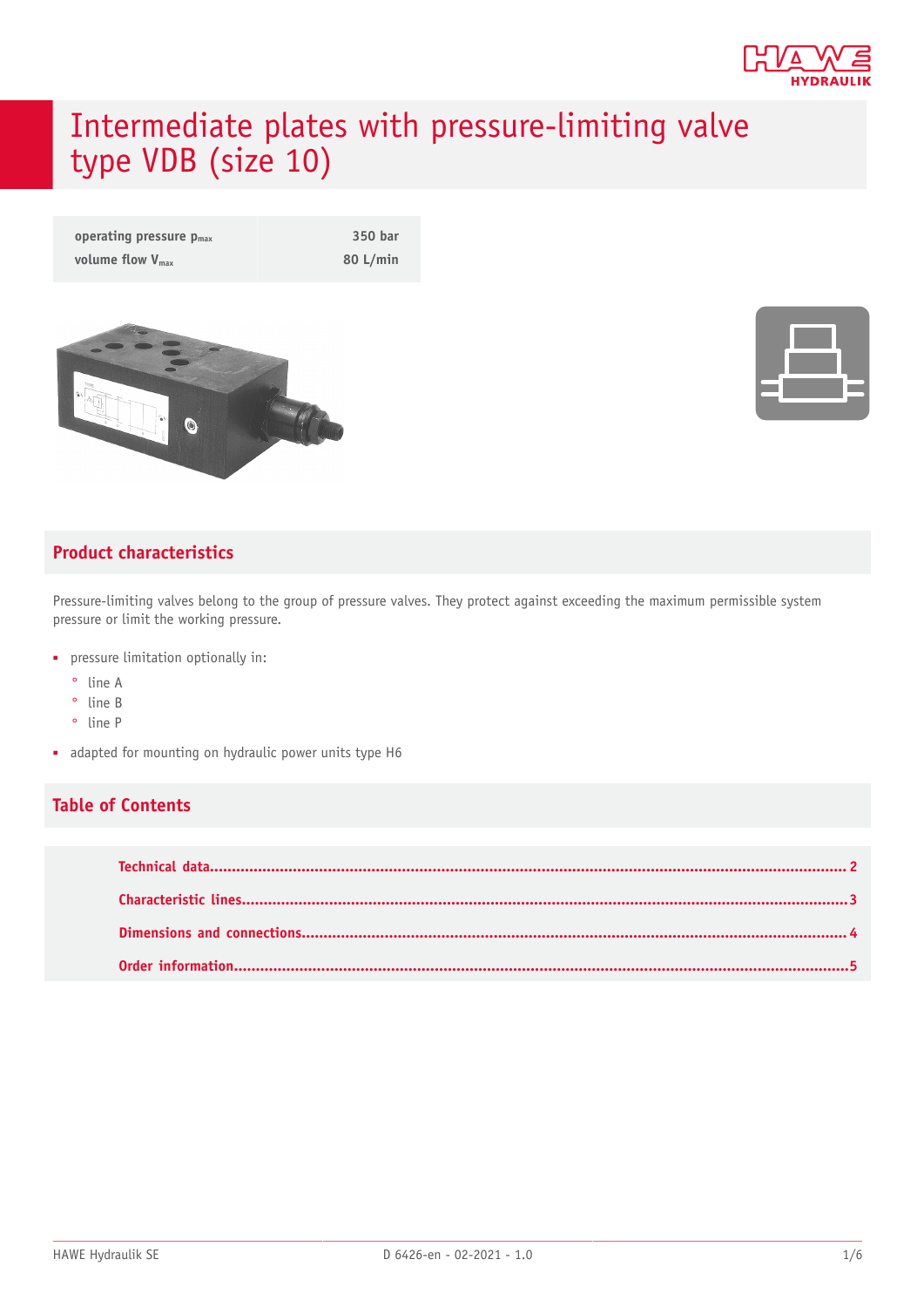

# <span id="page-1-0"></span>**Technical data**

#### **General**

| type                | seated valve, directly controlled |
|---------------------|-----------------------------------|
| design              | intermediate plate valve          |
| weight              | $2.5$ kg                          |
| ambient temperature | $-30$ to $+50$ °C                 |
| mounting position   | arbitrary                         |
| connection size     | IS04401-05-04-0-05 (NG06)         |

### **Hydraulic parameters**

Hydraulic fluid: mineral oil according to DIN 51524, other media on request

| max. operating pressure         | 350 bar                                 |
|---------------------------------|-----------------------------------------|
| max. volume flow                | 80 L/min                                |
| hydraulic fluid temperature     | $-25$ to $+70$ °C                       |
| viscosity                       | 10-600 mm <sup>2</sup> /s               |
| permissible degree of pollution | max. class 22/19/16 according ISO 4406  |
| filter recommendation           | filter retention rate $\beta_{25} > 75$ |

#### **Actuation**

**type of actuation** mechanical (see order information)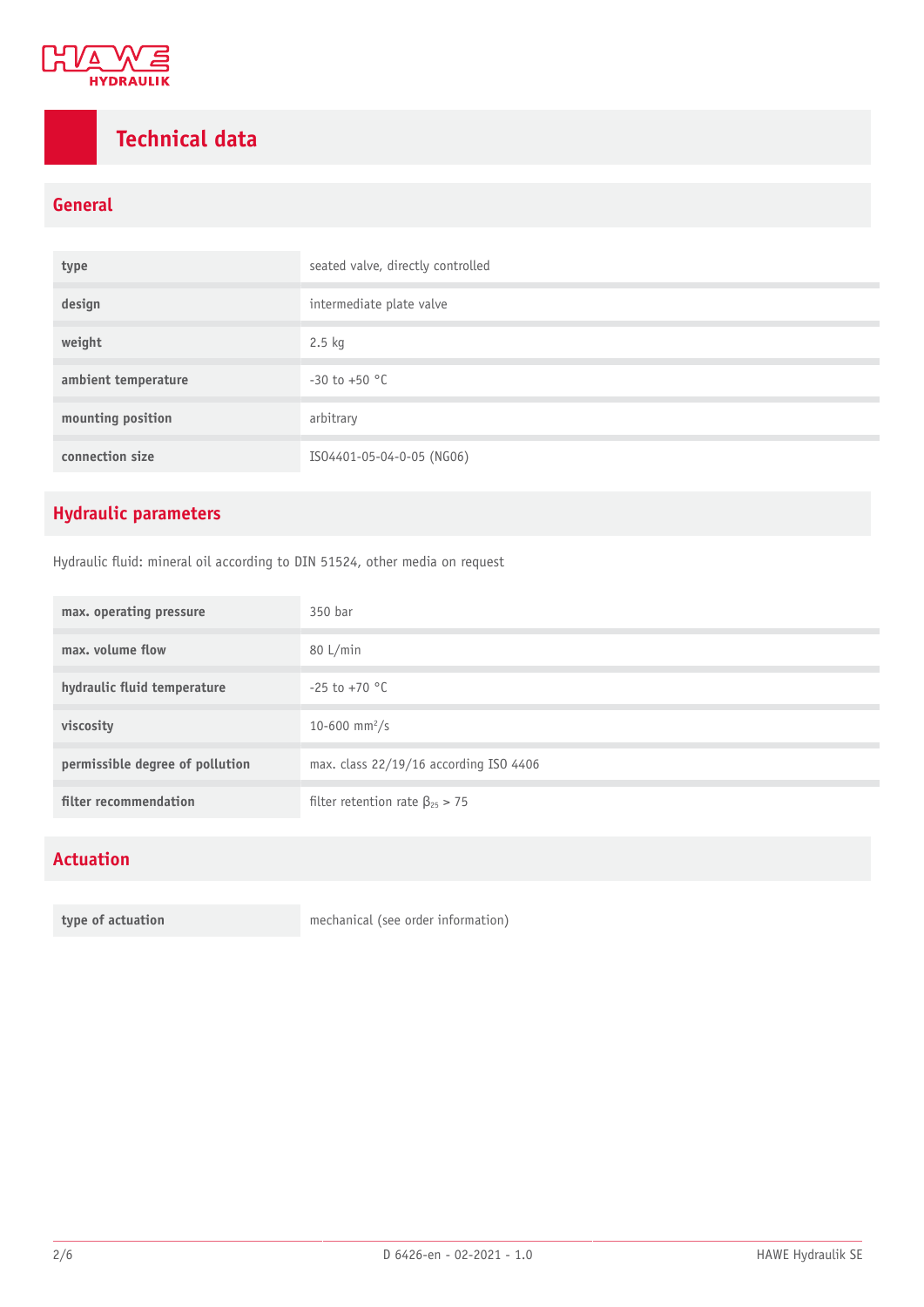

## <span id="page-2-0"></span>**Characteristic lines**



measured at +50 °C temperature of hydraulic fluid, viscosity 35 mm<sup>2</sup>/s, tolerance  $\pm$ 5 %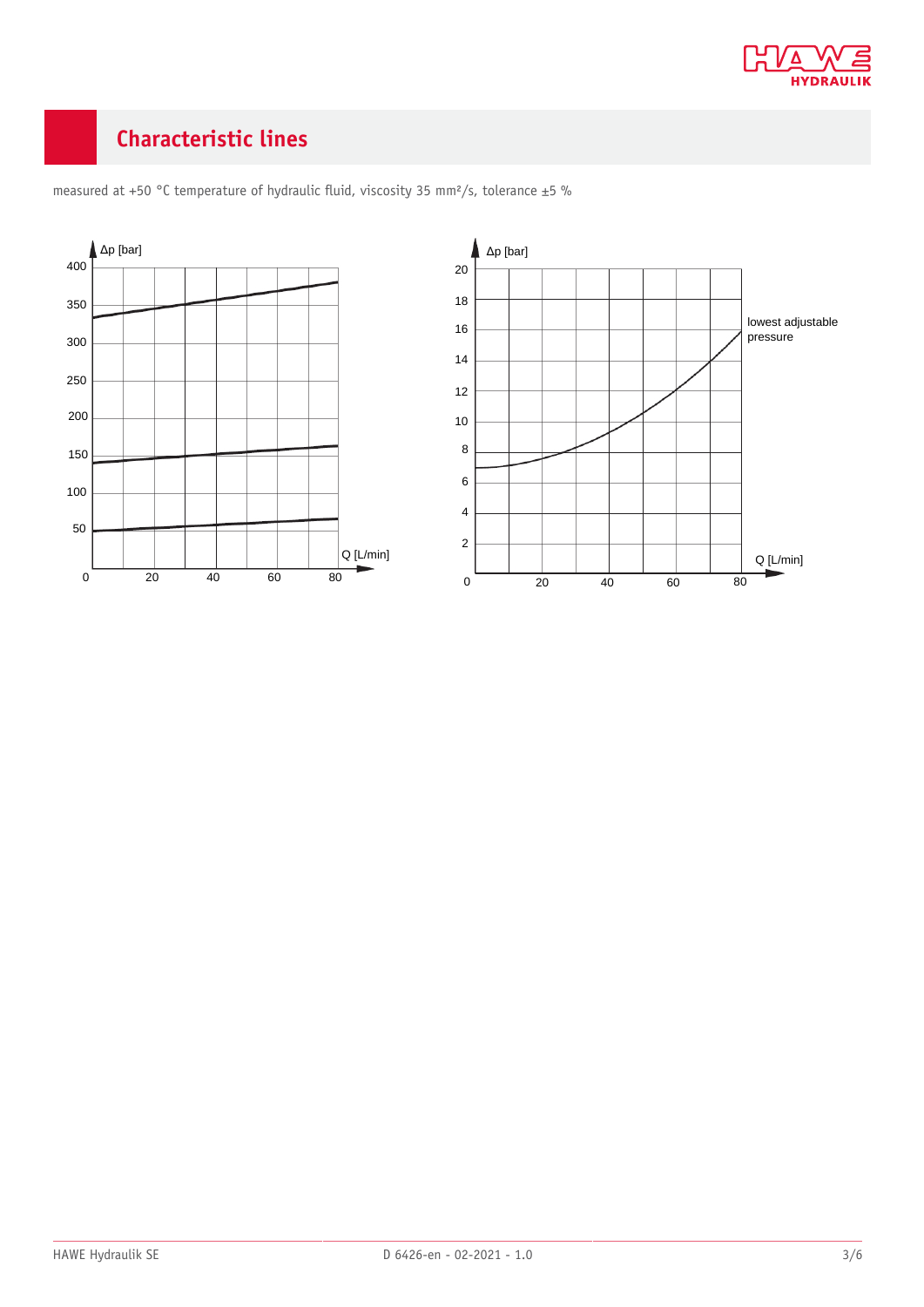

### <span id="page-3-0"></span>**Dimensions and connections**

Dimensions are given in mm.

**VDB1ZP10E\_A**



**VDB1ZP10E\_B**



#### **VDB1ZP10E\_P**



5 O-rings 12.42 x 1.78 are included in the delivery.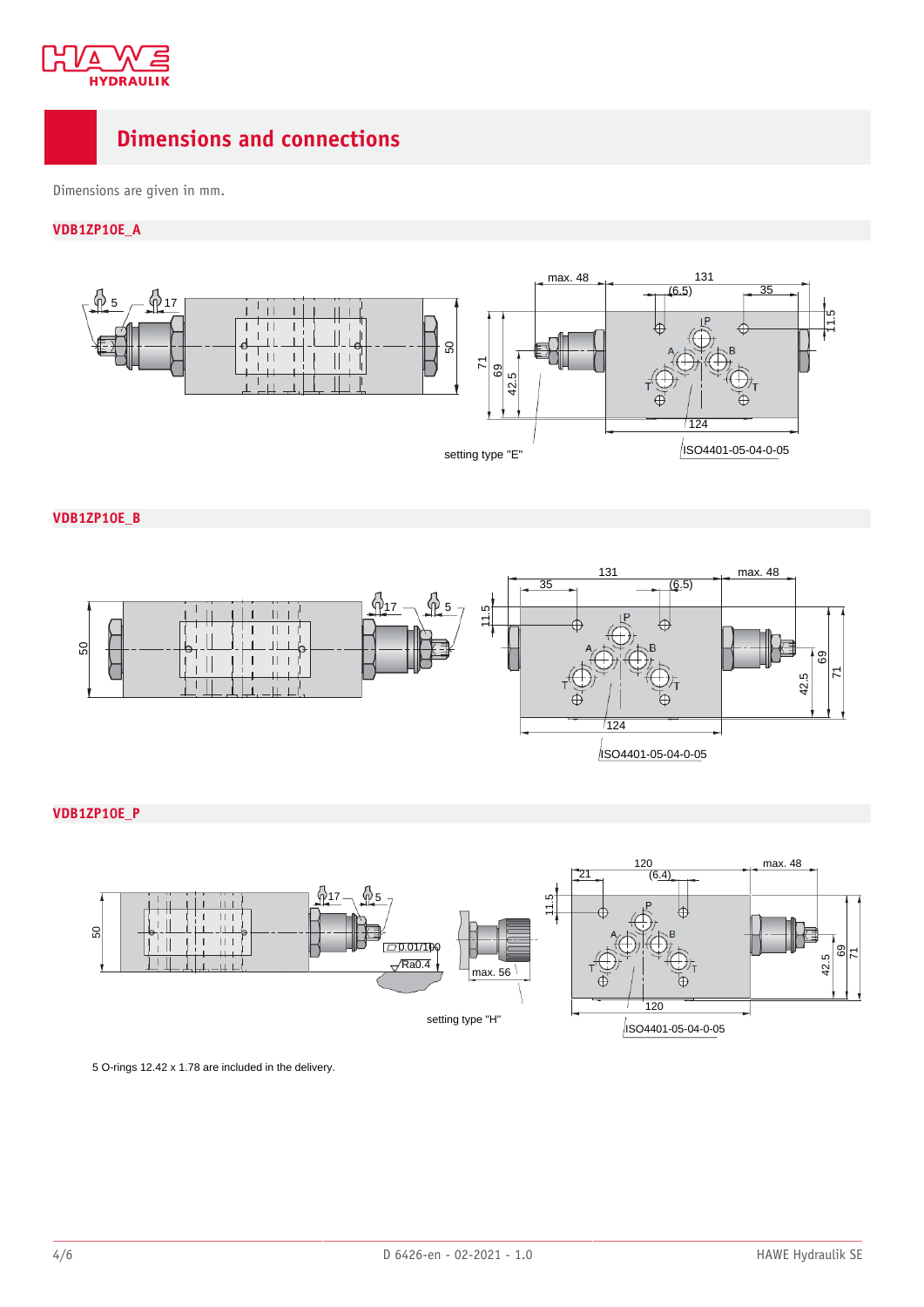

# <span id="page-4-0"></span>**Order information**

### **Type code**

| <b>VDB</b>                         | $\mathbf{1}$                                                     | <b>ZP10</b> | Ε | 140                                     | B |   |                |                       |                   |                         |
|------------------------------------|------------------------------------------------------------------|-------------|---|-----------------------------------------|---|---|----------------|-----------------------|-------------------|-------------------------|
|                                    |                                                                  |             |   |                                         |   |   |                | pressure control in A | $A \rightarrow T$ | P<br>B<br>А             |
|                                    |                                                                  |             |   |                                         |   |   |                | Β                     | $B \rightarrow T$ | $A$ <sup>I</sup> P<br>B |
|                                    |                                                                  |             |   |                                         |   |   |                | $\sf P$               | $P \rightarrow T$ | B<br>Α                  |
|                                    |                                                                  |             |   | pressure ranges                         |   |   | 050            | max. 50 bar           |                   |                         |
|                                    |                                                                  |             |   |                                         |   |   | 140            | max. 140 bar          |                   |                         |
|                                    |                                                                  |             |   |                                         |   |   | 350            | max. 350 bar          |                   |                         |
|                                    |                                                                  |             |   | setting type<br>with hexagonal key<br>E |   |   |                |                       |                   |                         |
|                                    |                                                                  |             |   |                                         |   | H | with handwheel |                       |                   |                         |
|                                    | size<br>ZP10<br>hole pattern according ISO4401-05-04-0-05 (NG10) |             |   |                                         |   |   |                |                       |                   |                         |
| number of pressure-limiting valves |                                                                  |             |   |                                         |   |   |                |                       |                   |                         |
| type                               | intermediate plate for pressure-limiting valve                   |             |   |                                         |   |   |                |                       |                   |                         |